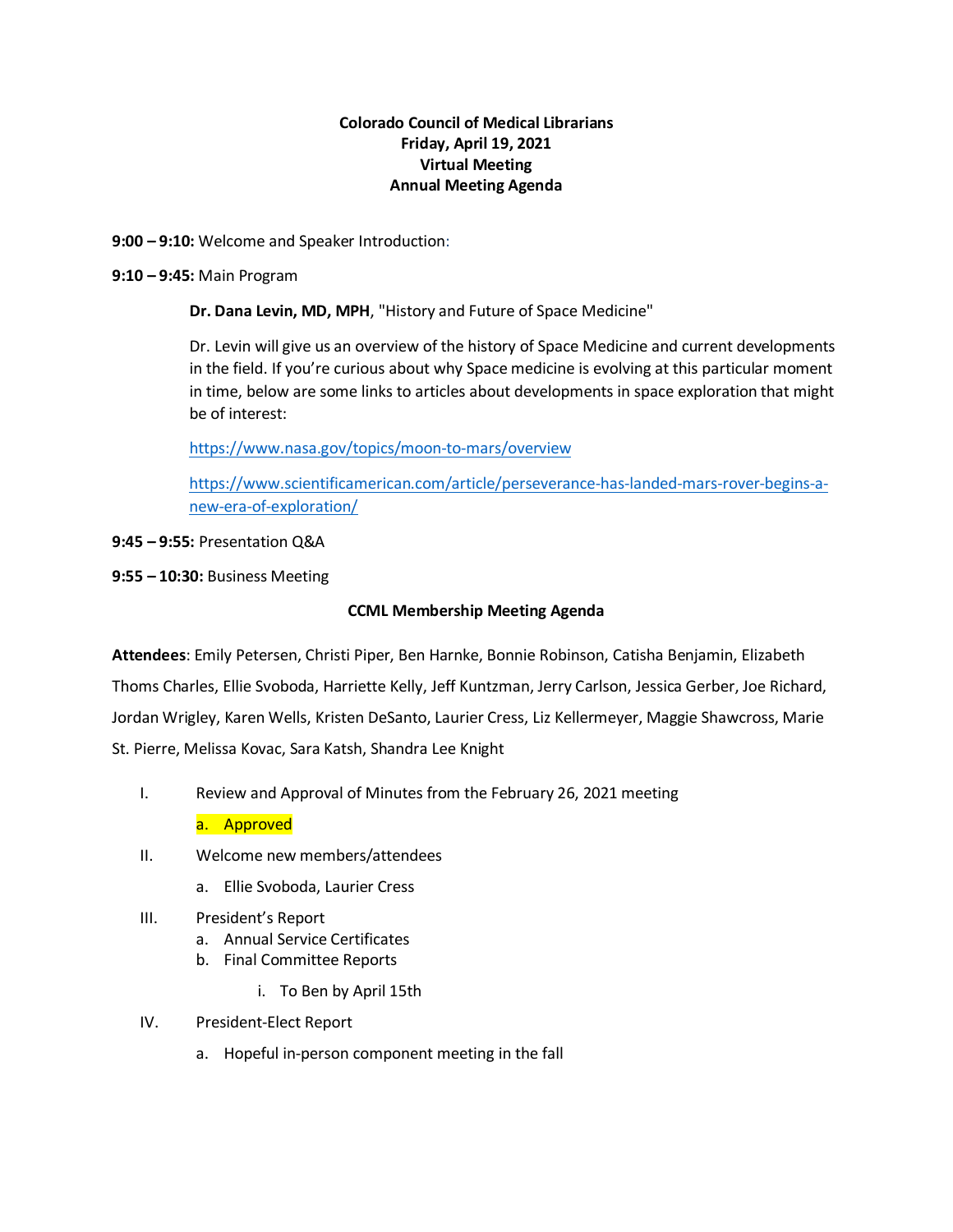### V. Treasurer's Report

a. Emailed. Money spent on speaker and pro-dev webinar.

#### VI. Committee Reports

- a. Bylaws
	- i. Bylaw approval: 21 for, 0 oppose, 1 abstention. Motion passes. Old bylaws will be archived on website
- b. Membership/Marketing
	- i. See below
	- ii. Need new committee members
- c. Nominating
	- i. Nothing to report
- d. Education
	- i. Webinar: Jennifer Reich; open to public to get new members (\$300)
	- ii. Nothing from Melissa
- e. Internet
	- i. Need new committee members and a new chair for 21-22 cycle
- f. Social Media
	- i. Need new committee members
- g. Archives
	- i. Repository software contract hasn't been signed by vendor yet; hold on migration
- h. Awards

i. Ben Harnke recipient of the Marla Graber award for 20-21

- VII. Old Business
	- a. None
- VIII. New Business
	- a. none
- IX. Next Meeting will be Fall 2021
	- a. Have a great summer!!